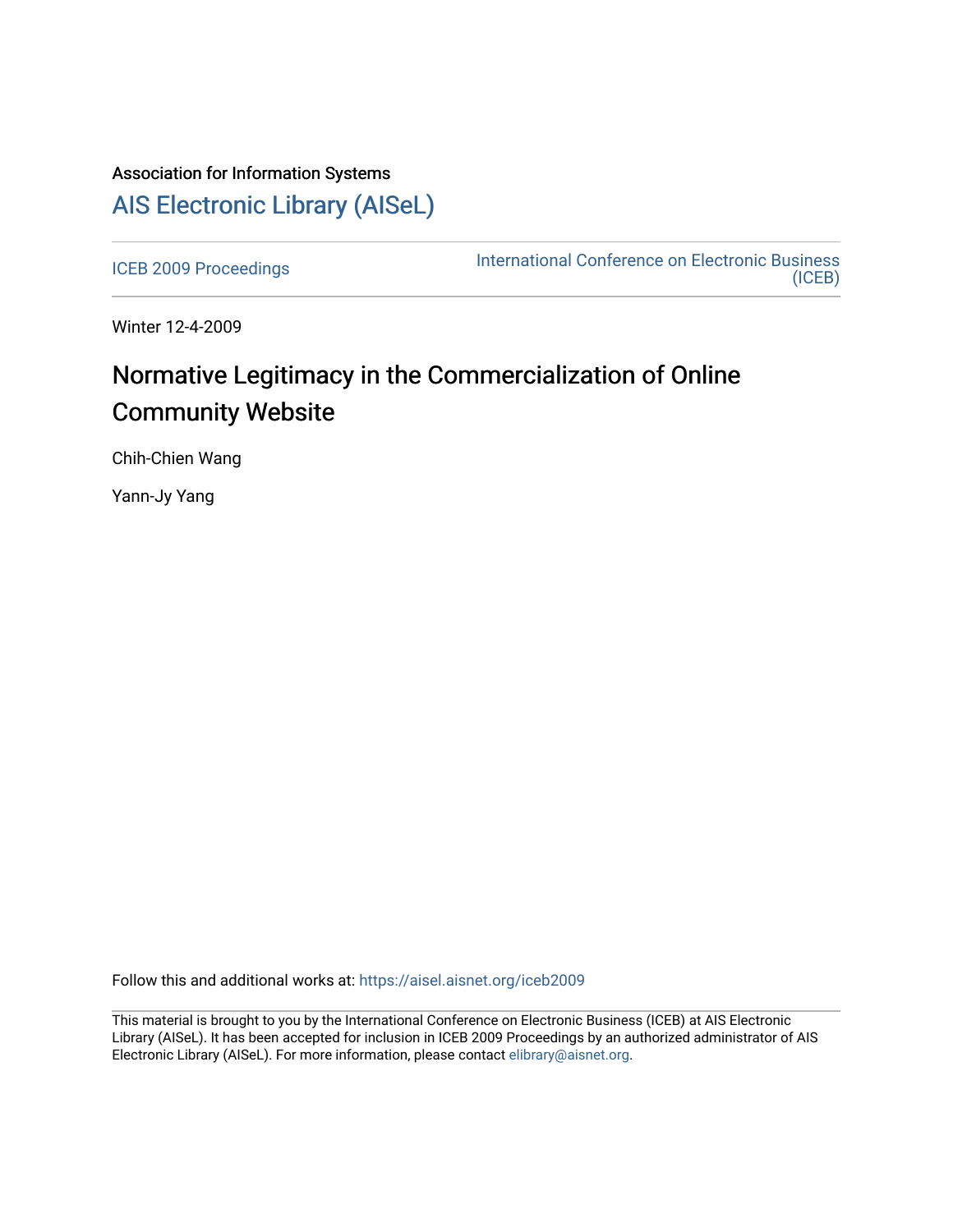# **NORMATIVE LEGITIMACY IN THE COMMERCIALIZATION OF ONLINE COMMUNITY WEBSITE**

Chih-Chien Wang<sup>1</sup>, Yann-Jy Yang<sup>2</sup>

<sup>1</sup> Graduate Institute of Information Management, National Taipei University, Taipei, Taiwan <sup>2</sup> Graduate Institute of Technology and Innovation Management, National Chenchi University, , Taipei, Taiwan

 $\frac{1}{2}$ wangson@mail.ntpu.edu.tw;  $\frac{292359503}{2}$ @nccu.edu.tw;

#### **Abstract**

Many online community websites start their operation by a not-for-profit business model, which attracts a lot of users to engage in. The huge user base and heavy Internet traffic could generate revenue and wealth for the websites. When the online communities are becoming popular, entrepreneurs of the online community website may hope to commercialize the online community. Nevertheless, some of community participants are against the commercialization of the online community website, since they regard that the property of online community is belonged to users rather than website owners. Users may challenge the legitimacy in the commercialization process of online community, and argue that the online community should be owned by the public rather than by a company since the enormous community participants put effort in it and make the website a popular one. This study used two case studies of online communities to explain the normative legitimate issues in the entrepreneurship of online community.

**Keywords:** Normal legitimacy, Commercialization, Online Community Website

#### **Introduction**

Internet is an appropriate place for entrepreneurs to create business to realize their dream of entrepreneurship. A popular website with huge user base and heavy Internet traffic may generate revenue and wealth for entrepreneurs. Online community is one opportunity for Internet entrepreneurs to attract users and bring richness contents for the website.

 In 2004, Tim O'Reilly proposed the idea of Web 2.0 [1]. Online communities are examples of Web 2.0 sites which allow users to interact with other users and change and enrich website content. Many Internet entrepreneurs start their business with an online community website which is free for all users. In the beginning, the policy of free-charge makes the website an attractive one for all users.

However, this policy also means that entrepreneurs can not get any incomes from users by collecting membership due. The advertisement revenues of the website in the beginning are limit due to the small user base. Low cost servers in their garage, school laboratory, or from website hosting providers are the possible solution at this stage, since that few revenue means that entrepreneurs should economize. The whole online community website is, or looks like, a not-for-profit organization in this stage.

Not-for-profit is not the final purpose for entrepreneurs. The increased user base provides the entrepreneurs ways to make revenues. Selling website advertising are intuitive and reasonable way to make money and selling the whole online communities to other portal websites or large Internet companies is another alternative for the entrepreneurs. Entrepreneurs may try to make the online communities a commercial website which can bring income for the entrepreneurs.

Nevertheless, users of the online community website may against the commercialization of the online community website. These users regard the online community as property of the website users rather than entrepreneur. They challenge the legitimacy in the commercialization of online community and argue that the online community should be owned by the public rather than by a company since that the enormous community participants put effort in it and make the website a popular one.

The terms of service may indicate that the online community is owned by the company rather than users, and the company reserves the right to use change their terms of service. Nevertheless, users may still think that the online community is owned by users rather than the company and the company has no right to make money by the online community. Psychological ownership in the field of organization behavior can explain this phenomenon. Psychological ownership describes individuals' feeling of possession without the formal ownership or legal claim of ownership [2].

# **Legitimacy**

Legitimacy is a social generalized perception [3], [4] which the action of an entity is desirable, appropriate within the social system. Legitimacy of ventures is decided by acceptance and compliance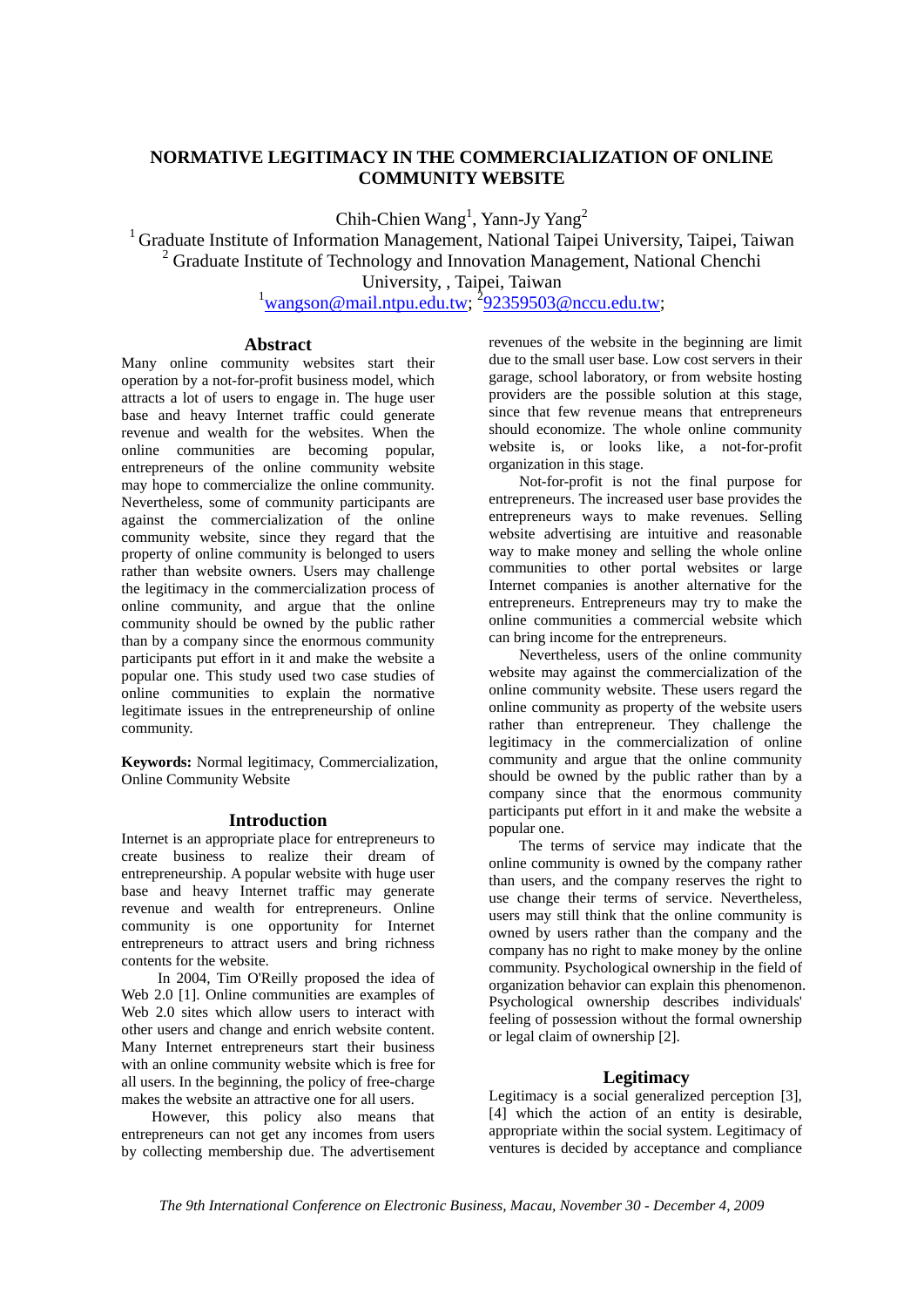with relevant institutions of social systems in which ventures exist. Few researchers claimed that the importance of legitimacy to new ventures [3], [4]. The effects of legitimacy have been studying in various contexts, linking it to firm survival rates [5], new venture growth [4], organization emergence [6], initial public offering success [7], strategic alliance [8], and product introduction [9]. Zimmerman and Zeitz (2002) [4], argued that legitimacy is an essential resource for acquiring other resources, such as human resources, financial resources, technology, and government support, which are essential for new venture growth. They also pointed that the greater level of legitimacy new venture had, the more resources it could access.

Suchman (1995) [3] integrated with both evaluative and cognitive dimensions among the leading strategic and institutional approaches. He made the commonly cited definition of legitimacy as "a generalized perception or entity assumption that the actions of an entity are desirable, proper, or appropriate within some socially constructed system of norms, values, beliefs, and definition".

Previous studies proposed several frameworks to classify legitimacy into categories. Aldrich and Fiol (1994) [10] proposed that cognitive legitimacy and sociopolitical legitimacy are two dimensions for success in industry. Cognitive legitimacy means the knowledge about the new activity and what is needed to succeed in an industry. Sociopolitical legitimacy means the value placed on an activity by cultural norms and political authorities. Hunt and Aldrich (1996) [11] and Scott (1995) [12] argued that sociopolitical legitimacy in Aldrich and Fiol (1994) [10]'s framework should be divided into regulatory and normative legitimacy and proposed the framework of three forms of legitimacy: regulative, normative, and cognitive. Regulative legitimacy is derived from regulations, rules, standards created by governments or professional bodies.

Suchman (1995) [3] identified three types of legitimacy: pragmatic, moral, and cognitive. In this classification, pragmatic legitimacy is based on self-interest considers of people who directly exchange with, the moral legitimacy is similar to normative legitimacy and based on normative approval of others.

Normative legitimacy is derived from social norms and values [4] and is granted when one thing is normative approved by people. It is similar to judgement on that a given activity effectively promotes social welfare built by the social value system. It is necessary for successful new venture. For new venture, legitimacy is as important as other resources, such as capital and technology, and plays a key role for the survival of new ventures.

Zimmerman and Zeitz (2002) [4] argued that normative legitimacy can be as a means to access resources which are critical for the venture's survival and growth. When new venture addresses the norms and values held by that control needed resources, it sill be help for entrepreneurs to get the resources.

If users regard the online community as property of users rather than the company, the commercialization of the online community website will damage the legitimacy because of the psychology ownership of users for the contents in the online community and the user database. Once users regards it as inappropriate since the non-for-profit organization became profit one, and chose exit to express their resistance for the commercialization of online community, the entrepreneurs may reduce the normative legitimacy of the online community.

# **Case Studies**

This study used two case studies of Wretch (http://www.wretch.cc/) and Bahamut (http://www. gamer.com.tw) to discuss the normative legitimacy issues in the commercialization process of the online community websites in Taiwan.

#### **Bahamut**

Bahamut, founded in November 1996 and commercialized in 2000, is currently the largest online community in Taiwan for all kinds of computer and video games. Bahamut started the website operation in the laboratory of National Central University, Taiwan [13].

Before Bahamut, game players in Taiwan shared their experience in a discussion board of PTT (http://ptt.cc), which is a general purpose of nonprofit bulletin board system in Taiwan. Online community plays an important role for game players to share their experiences in playing games.

Game players played different games and preferred to classify their discussions by the games. Put all discussions in one discussion board would make the board full of all kinds of game messages. Finding useful messages was not an easy task for most players. Nevertheless, PPT offered only one discussion board for all games, although game players tried to ask PTT to create more discussion boards for different kinds of video and computer games.

As a game player, JengHong Chen (Sega), the founder of Bahamut, founded an opportunity of virtual communities for computer and video games. To meet the demand of game players, Bahamut provided an environment to host a lot of discussion boards for all kinds of computer and video games.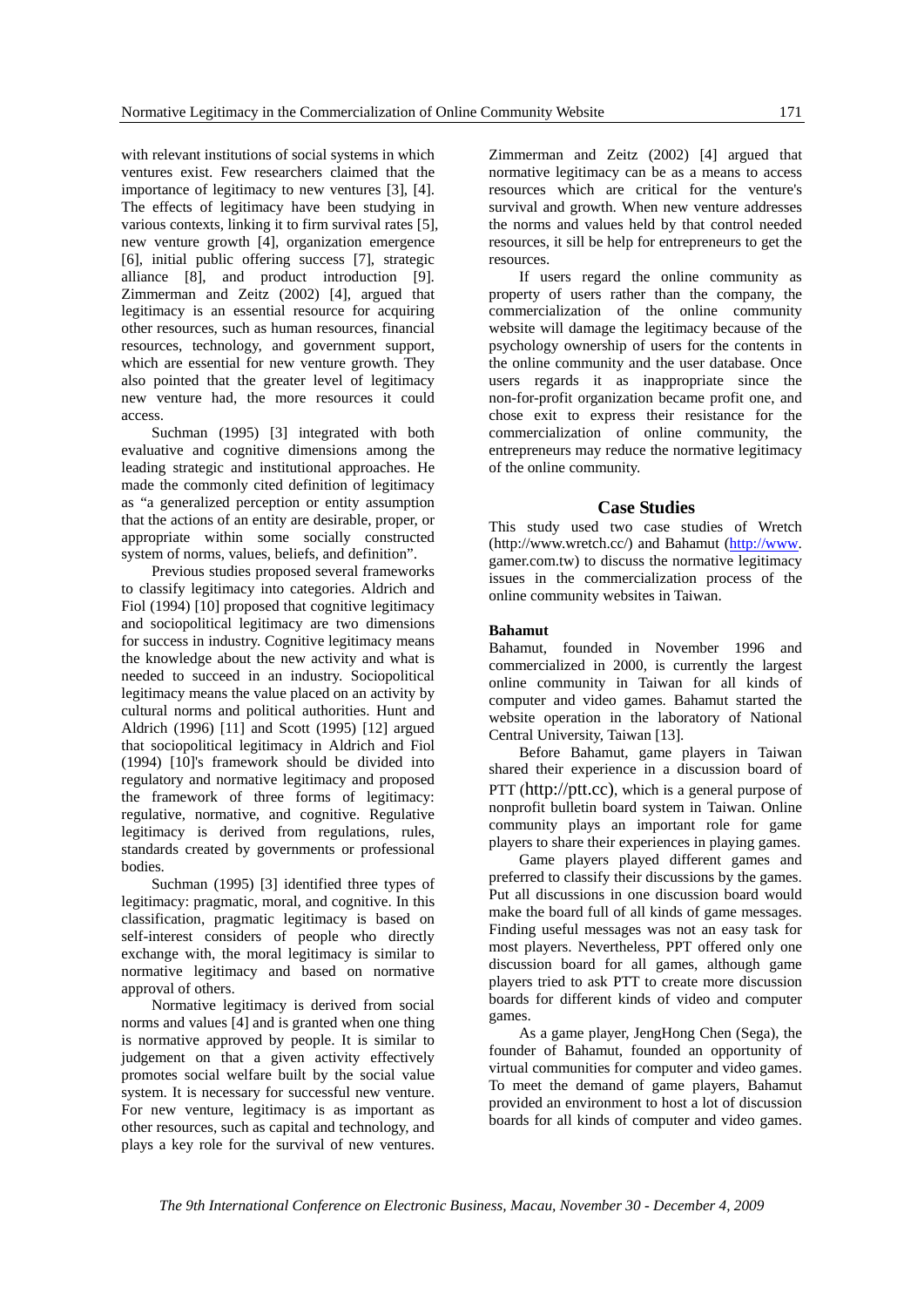Each game has its own discussion boards in Bahamut.

As a pioneer of online community for computer and video games, Bahamut quick received a lot of attention from game players. The amount of member of Bahamut reached to fifty thousand in three years.

In October 1999, Bahamut went to commercialization. When Bahamut announced the plan to register as a company, some members criticized this decision. They challenged the legitimacy of commercialization. In the beginning, Bahamut went into market as a substitute for PTT. PTT is a nonprofit discussion board provider. These game players argued that Bahamut was supposed be nonprofit and not use these game discussions to earn a profit for a company.

The argument continued and Bahamut was forced to move the articles posted by members who hold protest position on the commercialization. The argument was ceased after Bahamut agree to move these contents.

In the first two years of commercialization, the Bahamut loss all of its first wave capital, NT\$ 5 million, which was half of the capital provided by angel investor. Most members did not criticize Bahamut since the commercialization did not immediately bring any profit for entrepreneurs of Bahamut and Bahamut left National Central University campus right after commercialization.

The amount of users of Bahamut increased continually. Bahamut was broken even in 2002. The member of Bahamut was excess two million in 2007. Bahamut was the number one online game community and in the top seven website in Taiwan.

In the commercialization process, Bahamut confronted a legitimate critic. Some members challenged the legitimacy for using the contents contributed by the members to earn money. It is no longer a serious legitimate issue since the commercialization did not bring an immediate profit for the entrepreneurs of Bahamut. Besides, Bahamut did not use any university resource after the commercialization of Bahamut. Although Bahamut was forced to move some contents in the commercialization process, the damage was limited. The legitimate issue still existed, but was not too serious.

#### **Wretch**

Wretch, found in 1999, commercialized in 2005 and merged into Yahoo Taiwan in May 2007, is currently top one blog and photo album providers in Taiwan with millions of users registered [14].

 Wretch started their website operation at one laboratory of Department of Computer Science and Information Engineering of National Chiao Tung University in 1999. The founder and co-founders

were all students, researchers and their adviser of the laboratory. The amount of members increased to 2 million in June 2004. This huge amount of members brought heavy burden for the website servers as well as the university campus network. In November 2004, a serious service interrupt happened and all functions of the Wretch suspended. To promote the hardware and quality of Internet connection, Wretch decided to register as a company in March 2005. To thank the incubation and get permission to spin-off as a new company from the National Chiao Tung University, Wretch donated NT\$ 10 million in 2005 and promised to donate 4% of the profit in the next ten years. According to the rule of National Chiao Tung University, 80% of the donation was distributed as rewards to people who founded the Wretch. In this case, the entrepreneurs received 80% of the donation. In most case, this reward is for the faculty or researchers at the university. However, in this case, the entrepreneur donated the money and received the reward. The only thing was that by this donation, the Wretch got permission to commercialization it as a private company.

 Some users of Wretch challenged the commercialization process and argued that why they could use the hardware and Internet in the university campus to run incubate their business. In the late 2005, after the Wretch registered as a company, users uncovered that Wretch still used the Internet resource on the campus of National Chiao Tung University to send their emails. In February 2007, Wretch provided users a program to speed connection to Wretch. Nevertheless, some users detected that this program based on two proxy servers, one in the laboratory of Department of Computer Science and Information Engineering and another one in student dormitory of National Chiao Tung University. Users and the public questioned that Wretch still used university resource to run their business.

 In May 2007, Yahoo acquired Wretch in about NT\$ 700 million. At this acquisition, Yahoo donated NT\$ 20 million to National Chiao Tung University to exchange the original promise made by Wretch in 2005 that donating 4% of the profit for the year 2006 to 2015. After the donation, six entrepreneurs of Wretch asked National Chiao Tung University to give 80% of the donation back to them, NT\$ 160 million as rewards to them. Some Wretch users as well as faculty in National Chiao Tung University defied this argument and questioned the legitimacy in the commercialization process of the Wretch.

 In the late 2006, when the news media reported the acquisition, many users, including some famous bloggers, decided to move their blogs to other blog service providers. Shortly after the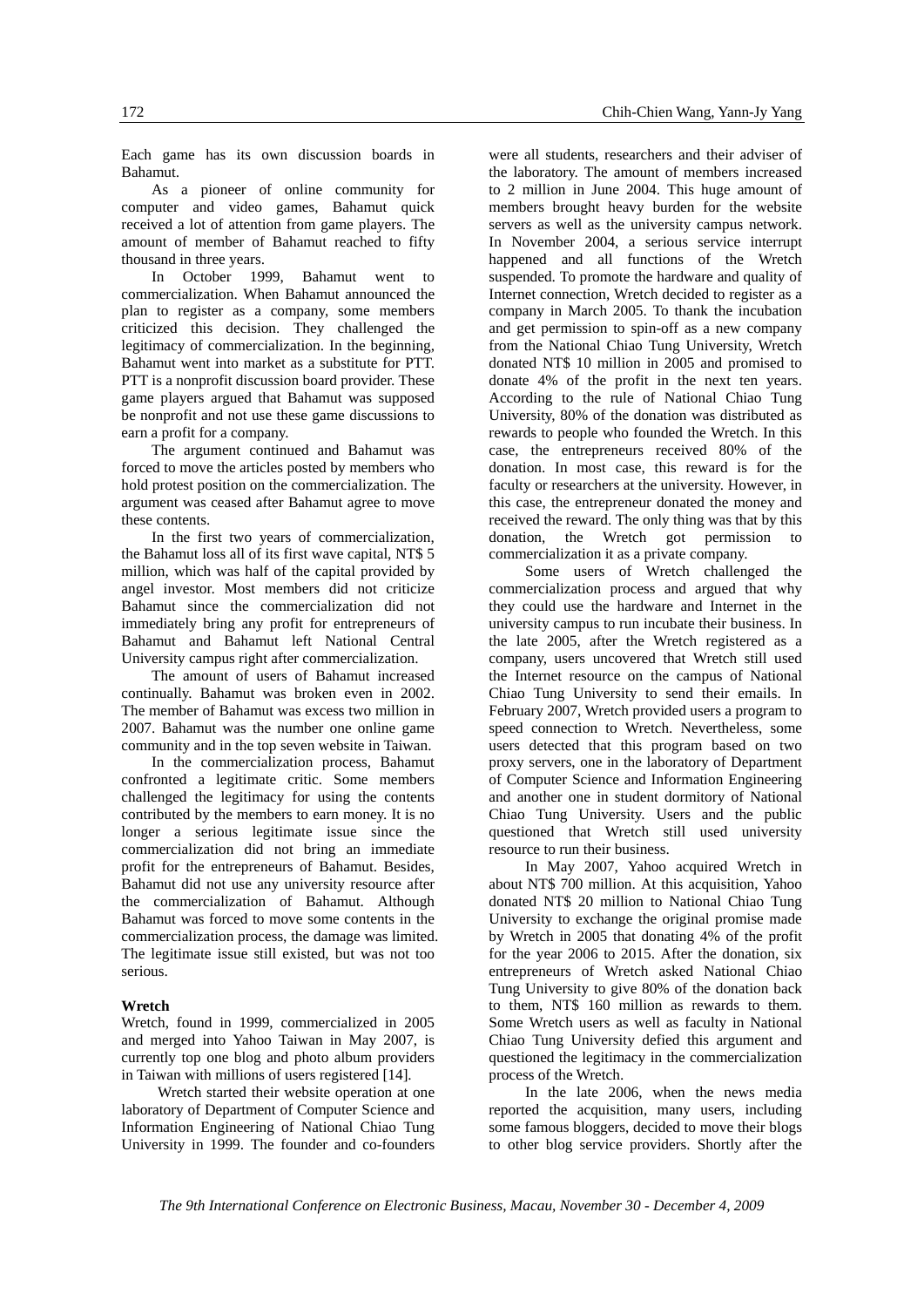acquisition, some more angry users move their blogs. Internet traffic of Wretch slipped down until the  $3<sup>rd</sup>$  quarter of 2007.

 Wretch is a typical Web 2.0 website in which the content is provided by the users. Blog and photo album are two major services provided by Wretch. In the beginning, Wretch used computer and Internet resource of the university to run their business. When Wretch provided free of charge service to users, people thought that the usage of university resource was acceptable since the not-for-profit operation model. However, when the web 2.0 website went into commercialization, the website should do something to repair legitimacy and let their users to accept their commercialization. If they do not repair the legitimacy enough, users may decide to move their blogs to other blog service providers. This move will damage the website.

 The Wretch did not repair the legitimacy enough when went into commercialization in 2005 and acquired by Yahoo in 2006. The low legitimacy may be an obstacle for the growth of Wretch. As a web 2.0 website, low legitimacy will bring users bad feeling which may induce users to exit their usage. Contents and user base are the most important resources for web 2.0 website. The exit or suspension in usage for users will bring serious impact to web 2.0 website.

 In the case of Wretch, people did not hold a strong objection for the commercialization. Nevertheless, people questioned Wretch when they detected that Wretch still used university resource to run their business and knew that most contribution to National Chiao Tung University came back to the entrepreneurs. When Yahoo acquired Wretch, people protested the acquisition since that they ascertained that the entrepreneurs were the only ones who got benefits from Wretch. The original incubation university only got 20% of the donation. The major proportion of donation, 80%, was belonged to the entrepreneurs. Besides, when Wretch was acquired by Yahoo, the NT\$ 700 million was also belonged to entrepreneurs and angel investors. The Wretch users got nothing from the commercialization and acquisition process. They were really contributors of Wretch and they ascertained in mind that they were merchandise sold by Wretch to Yahoo. The lack of legitimacy in the commercialization made the users leave the Wretch.

# **Discussion**

Both Bahamut and Wretch confronted users challenge for normative legitimate issue in the commercializing procedure. The current study used these two cases as examples to explain the normative legitimacy issues which may happen in

the online community entrepreneurship. In the case of Bahamut, some users argued that Bahamut was supposed to be nonprofit and contents provided by users should not serve as a tool for entrepreneurs to earn money. This legitimacy issue made Bahamut lost some members in the commercialization process. Nevertheless, the legitimate issue was no longer serious when users found that the commercialization process did not bring immediately profit for the entrepreneurs of Bahamut.

For the case of commercialization of Wretch, there was also legitimacy consideration. After commercialization, people criticized that Wretch still used university Internet connection to run its business. Using university resource to run business brought a serious legitimate issue. Besides, 80% of the donation by the entrepreneurs to the university came back to the entrepreneurs. This unreasonable arrangement bought another legitimacy issue for Wretch.

Online communities allow users to interact with each others and to enrich website contents. Users and contents provided by the users are the most important property for online communities. Once users challenge the legitimacy of the online communities, they might choose to exit. The exit of users will bring negative effect for the development of the online communities. As an online community, legitimacy is an important issue in the commercialization process.

#### **References**

- [1] O'Reilly, T. What Is Web 2.0. O'Reilly Network. (http://oreilly.com/web2/archive/what-is-web
- -20.html ) [2] Mayhew, M.G., N. Ashkanasy, T. Bramble, and Gardner J. Psychological ownership: Towards a theoretical and empirical understanding of causes and consequences, *Australian Journal of Psychology, Supplement,* 55, 2003, pp137-137.
- [3] Suchman, M. C. Managing legitimacy: Strategic and institutional approaches, *Academy of Management Review*, 20(3), 1995, pp.571-610.
- [4] Zimmerman, M. A. and Zeitz, G. J. Beyond survival: Achieving new venture growth by building legitimacy, *Academy of Management Review*, 27(3), 2002, pp.414-431.
- [5] Ruef, M. and Scott, W. R. A multidimentionsional model of organizational environments. *Administrative Science Quarterly*, 43, 1998, pp.877-904.
- [6] Tornikoski, E. T. and Newbert, S. L. Exploring the determinants of organizational